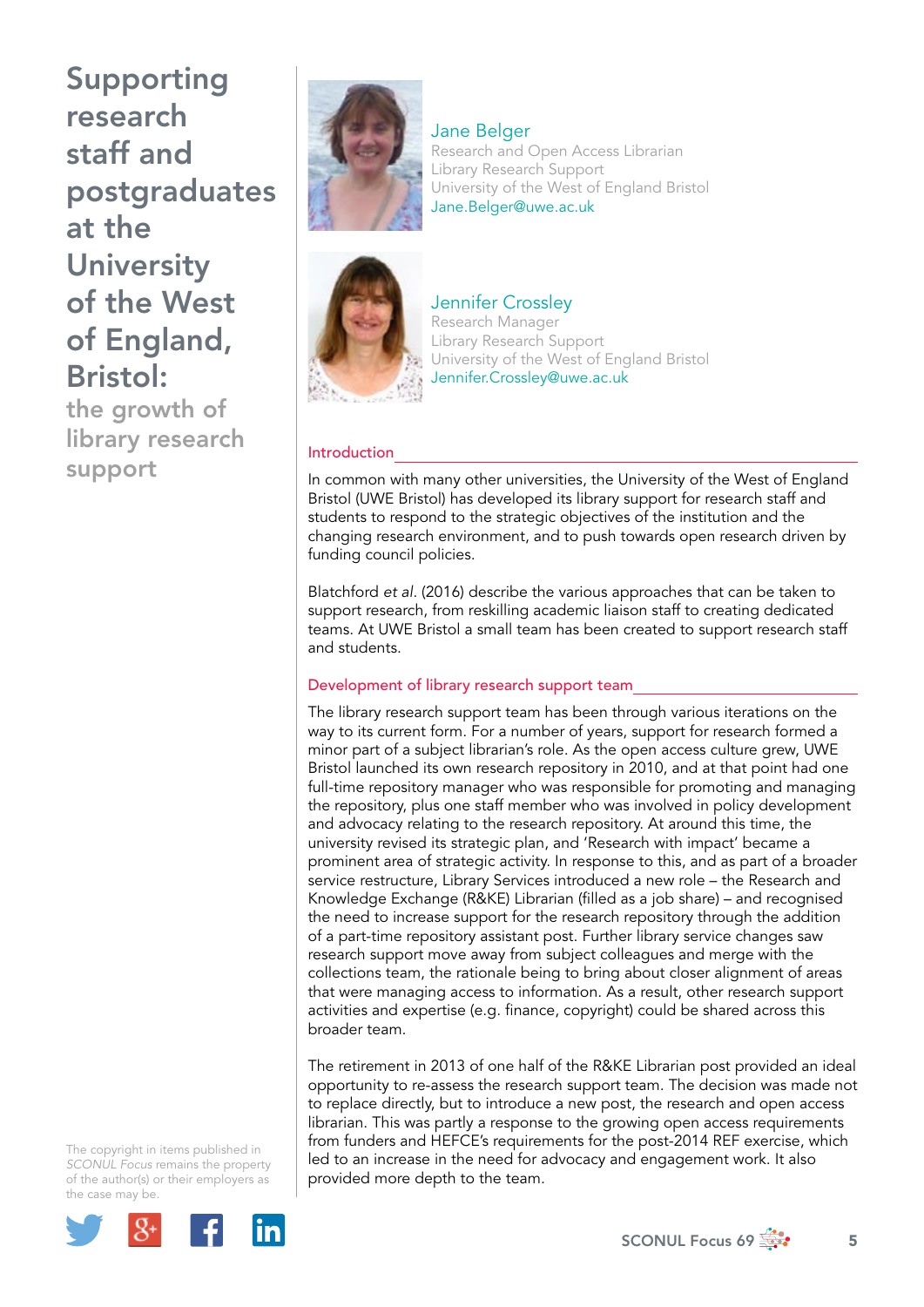Supporting research staff and postgraduates at the **University** of the West of England, Bristol:

the growth of library research support

The copyright in items published in *SCONUL Focus* remains the property of the author(s) or their employers as the case may be.



#### Where are we now?

Research Support at UWE Bristol now consists of a part-time Library Research Manager (formerly the R&KE Librarian), a Research and Open Access Librarian, a Research Support Librarian (Repositories) and a Library Information Administrator (Repositories). The team reports to a member of senior management with responsibility for research support.

# What services do we provide?

The work of the research support team is roughly divided between two core activities:

- managing the institutional research and data repositories and other scholarly communication activities
- liaison, teaching and advocacy

Managing the institutional research repository almost predates the existence of the research support team at UWE Bristol and continues to be one of our main activities. Although we do not offer a fully mediated service, checks are made for copyright adherence, and more recently for HEFCE compliance for appropriate publications. Deposit of research outputs with the research repository is now fairly well established. Prior to the change in funding council policies, two of the most effective drivers for engagement were: making academics aware that the research repository feeds the publications list on their staff profile pages; and offering training that covered both the research repository and the staff profiles. In order to encourage deposits, it has been vital to liaise with the research and business innovation office, as well as with associate deans for research, research centre directors and the lead staff for the REF in individual units of assessment.

Another significant responsibility for the research repository team is the management of doctoral theses. In cooperation with the Graduate School, we have developed a compulsory process whereby candidates upload a 'soft-bound' pre-viva thesis and, eventually, the final version, which is made open access. To facilitate this, we have provided copyright guidance for the use of third-party material, including regular training sessions delivered in collaboration with the Graduate School's research development manager. At UWE, as at many other universities, management of the block grant from Research Councils UK for open access payments (Research Councils UK, 2016) resides with the research support team. As UWE is a teaching-led institution, the administrative burden is relatively light for us; however, we are negotiating with library, faculty and management colleagues regarding how open access will be financially supported beyond the end of the block grant in 2018. Research data management (RDM) was identified as an emerging area of research activity before the establishment of the Research Support team. We were lucky enough to be awarded funding under the JISC Research Data Management Programme (JISC, 2013) to start RDM activities at UWE Bristol. Like many institutions, we are now grappling with the on-going challenges surrounding RDM, including providing appropriate data preservation infrastructure (we have a data repository linked to Arkivum), and encouraging researchers to engage with the processes involved.

The Research and Open Access librarians and the Library Research Manager have primary responsibility for liaison, teaching and advocacy work. Our aim is to deliver the most pertinent messages at the right time and to the right audience. The core work of the research librarian is still liaison, but this needs to be strategic (Parker, 2012): being involved in the right faculty and higherlevel university meetings is vital for liaison and advocacy work to be effective. We have representation at key research committees, which allows us to deliver those important strategic messages, to report on progress in terms of policy compliance, and to establish what the research community regards as